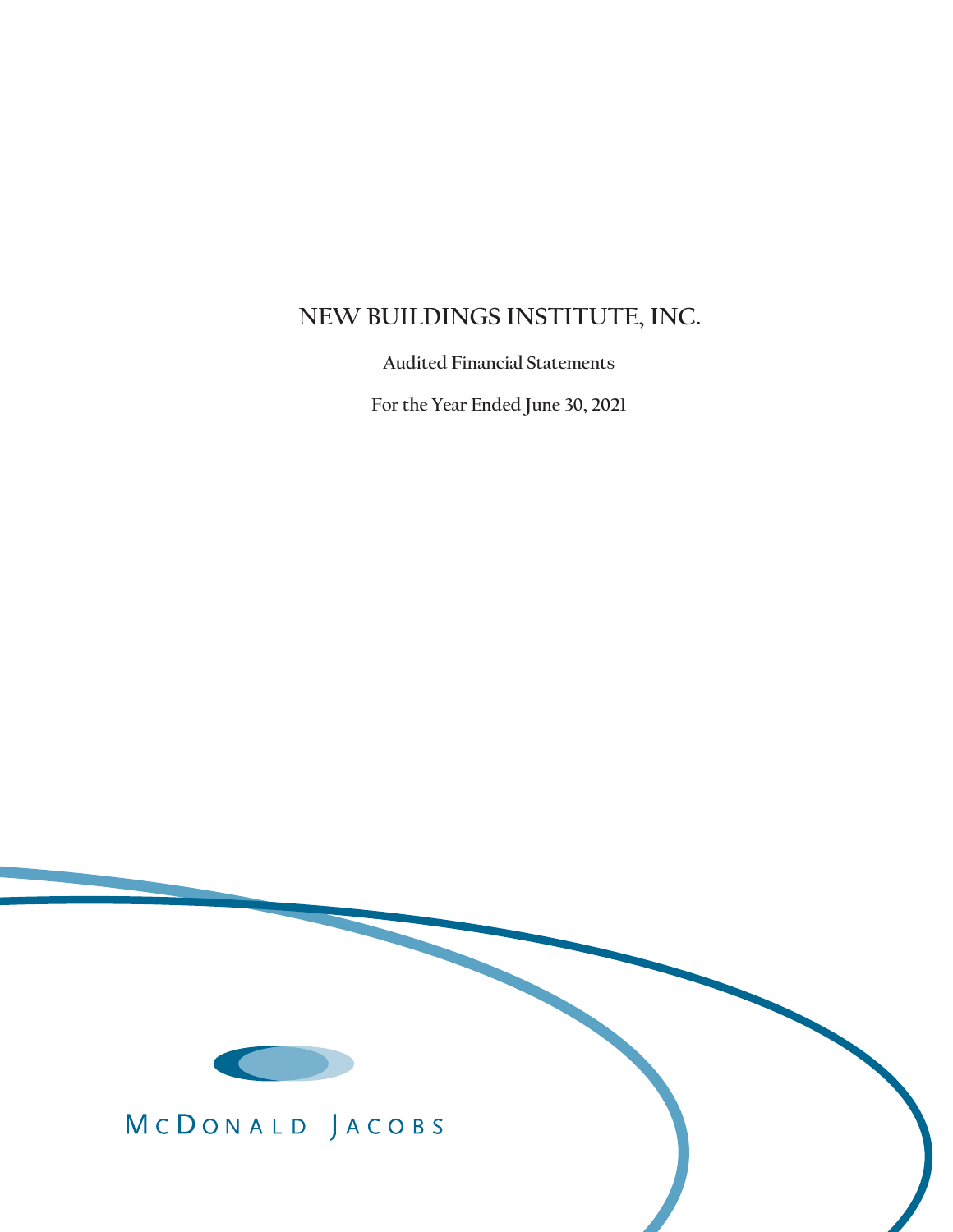

## **INDEPENDENT AUDITOR'S REPORT**

To the Board of Directors New Buildings Institute, Inc.

We have audited the accompanying financial statements of New Buildings Institute, Inc. (the Institute) (a nonprofit corporation), which comprise the statement of financial position as of June 30, 2021, and the related statements of activities, functional expenses, and cash flows for the year then ended, and the related notes to the financial statements.

#### **Management's Responsibility for the Financial Statements**

Management is responsible for the preparation and fair presentation of these financial statements in accordance with accounting principles generally accepted in the United States of America; this includes the design, implementation, and maintenance of internal control relevant to the preparation and fair presentation of financial statements that are free from material misstatement, whether due to fraud or error.

#### **Auditor's Responsibility**

audit. We conducted our audit in accordance with auditing standards generally<br>accepted in the United States of America. Those standards require that we plan and Our responsibility is to express an opinion on these financial statements based on our audit. We conducted our audit in accordance with auditing standards generally perform the audit to obtain reasonable assurance about whether the financial statements are free from material misstatement.

An audit involves performing procedures to obtain audit evidence about the amounts and disclosures in the financial statements. The procedures selected depend on the auditor's judgment, including the assessment of the risks of material misstatement of the financial statements, whether due to fraud or error. In making those risk assessments, the auditor considers internal control relevant to the Institute's preparation and fair presentation of the financial statements in order to design audit procedures that are appropriate in the circumstances, but not for the purpose of expressing an opinion on the effectiveness of the Institute's internal control. Accordingly, we express no such opinion. An audit also includes evaluating the appropriateness of accounting policies used and the reasonableness of significant accounting estimates made by management, as well as evaluating the overall presentation of the financial statements.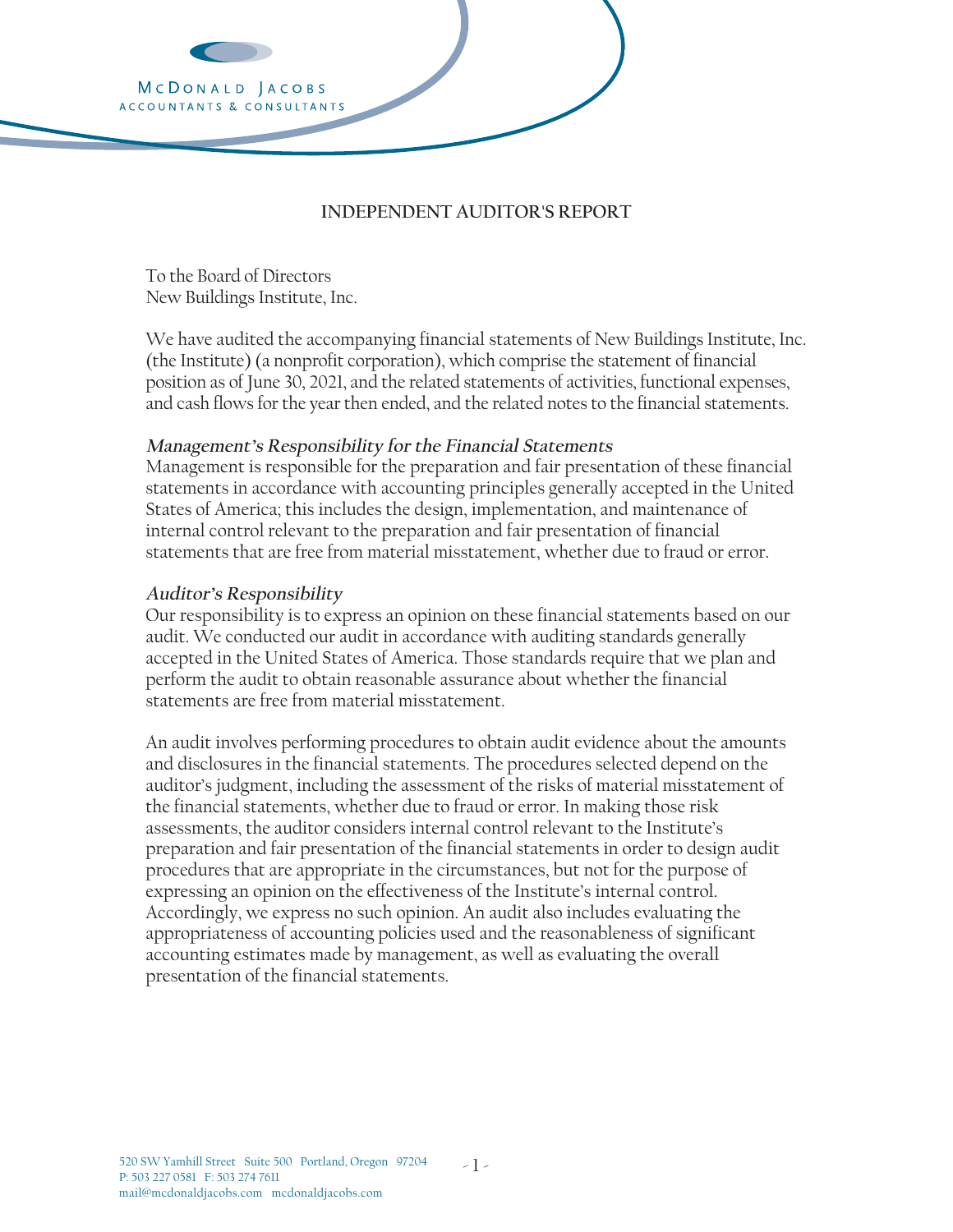We believe that the audit evidence we have obtained is sufficient and appropriate to provide a basis for our audit opinion.

## **Opinion**

In our opinion, the financial statements referred to above present fairly, in all material respects, the financial position of New Buildings Institute, Inc., and changes in its net assets and its cash flows for the year then ended in accordance with accounting principles generally accepted in the United States of America.

## **Report on Summarized Comparative Information**

We have previously audited New Buildings Institute's 2020 financial statements, and we expressed an unmodified audit opinion on those audited financial statements in our report dated October 27, 2020. In our opinion, the summarized comparative information presented herein as of and for the year ended June 30, 2020 is consistent, in all material respects, with the audited financial statements from which it has been derived.

McDonald Jacobs, P.C.

Portland, Oregon October 22, 2021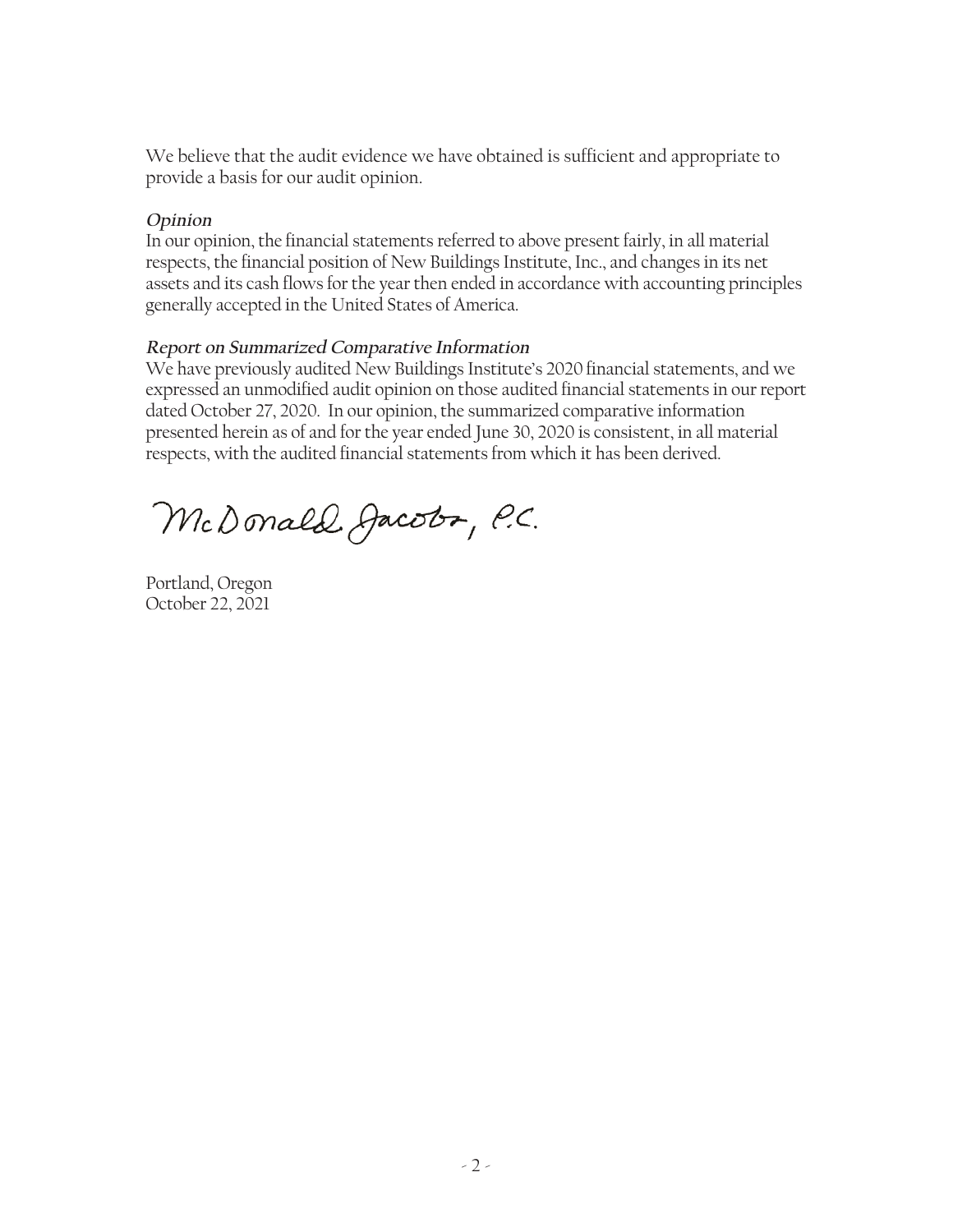#### **NEW BUILDINGS INSTITUTE, INC. STATEMENT OF FINANCIAL POSITION June 30, 2021 (With comparative totals for 2020)**

|                                                                                                                                                                             | 2021                                                        | 2020                                                                   |
|-----------------------------------------------------------------------------------------------------------------------------------------------------------------------------|-------------------------------------------------------------|------------------------------------------------------------------------|
| <b>ASSETS</b>                                                                                                                                                               |                                                             |                                                                        |
| Cash and cash equivalents<br>Contracts receivable<br>Prepaid expenses and other assets<br>Property and equipment, net                                                       | $\mathcal{S}$<br>2,769,498<br>897,728<br>77,646<br>22,113   | \$3,022,729<br>408,464<br>43,911<br>24,245                             |
| <b>TOTAL ASSETS</b>                                                                                                                                                         | 3,766,985                                                   | \$3,499,349                                                            |
| <b>LIABILITIES AND NET ASSETS</b>                                                                                                                                           |                                                             |                                                                        |
| Liabilities:<br>Accounts payable<br>Accrued personnel expenses<br>Deferred revenue<br>Refundable advance<br>Total liabilities                                               | $\mathcal{S}$<br>371,058<br>349,976<br>527,343<br>1,248,377 | $\frac{1}{2}$<br>258,518<br>211,911<br>497,698<br>393,475<br>1,361,602 |
| Net assets:<br>Without donor restrictions:<br>Undesignated<br>Net property and equipment<br>Total without donor restrictions<br>With donor restrictions<br>Total net assets | 2,114,138<br>22,113<br>2,136,251<br>382,357<br>2,518,608    | 1,803,084<br>24,245<br>1,827,329<br>310,418<br>2,137,747               |
| <b>TOTAL LIABILITIES AND NET ASSETS</b>                                                                                                                                     | 3,766,985<br>\$                                             | \$3,499,349                                                            |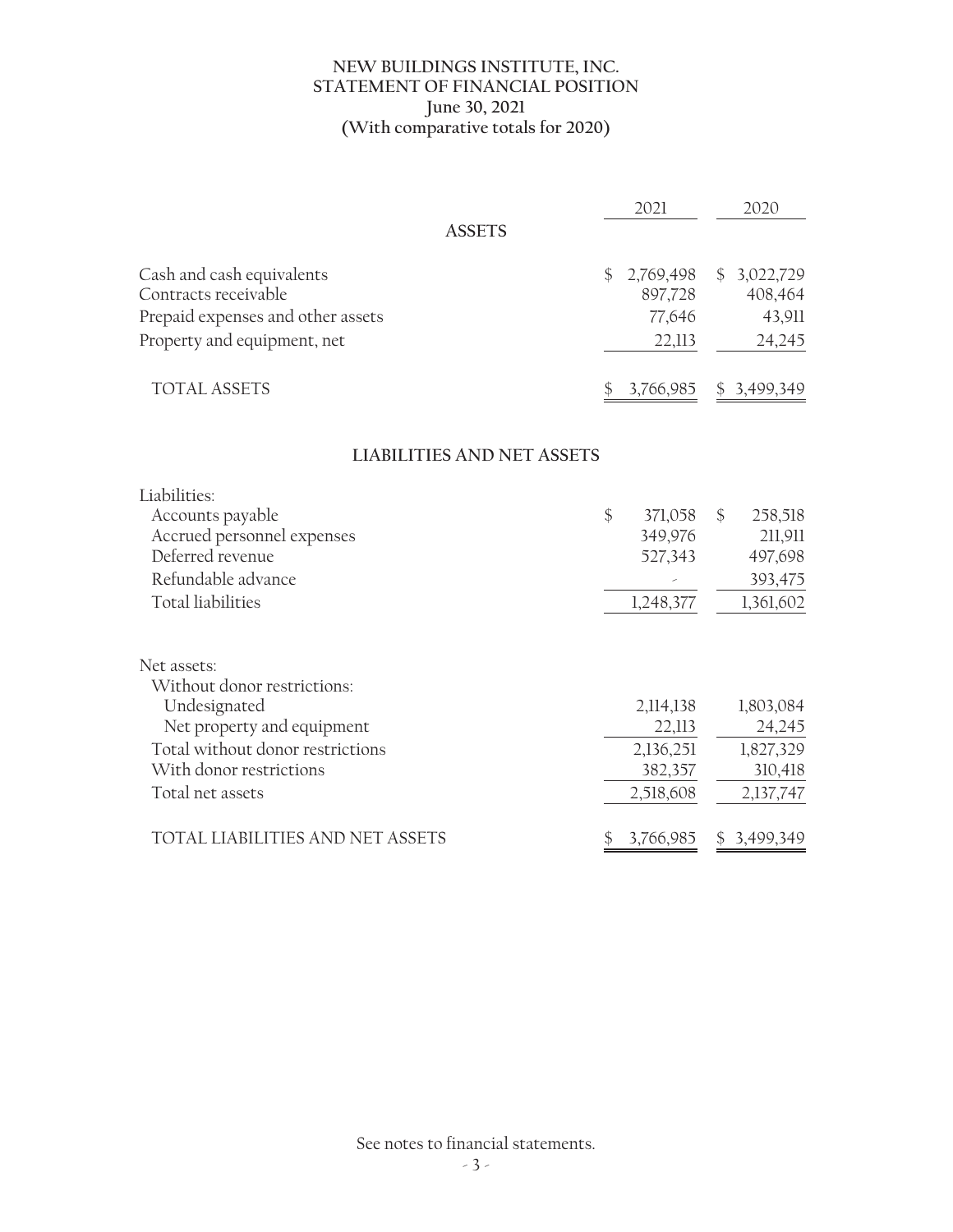#### **NEW BUILDINGS INSTITUTE, INC. STATEMENT OF ACTIVITIES For the year ended June 30, 2021 (With comparative totals for 2020)**

|                                        |                 | 2021         |                 |                 |
|----------------------------------------|-----------------|--------------|-----------------|-----------------|
|                                        | Without Donor   | With Donor   |                 | 2020            |
|                                        | Restrictions    | Restrictions | Total           | Total           |
| Support and revenue:                   |                 |              |                 |                 |
| Contract service revenues              | \$<br>2,485,740 | \$           | 2,485,740       | \$<br>2,812,477 |
| Sponsorship revenues                   | 492,876         |              | 492,876         | 778,697         |
| Grants and contributions               | 180,000         | 1,000,000    | 1,180,000       | 1,347,500       |
| Government grant - Paycheck Protection |                 |              |                 |                 |
| Program loan                           | 393,475         |              | 393,475         |                 |
| Forum revenue                          |                 |              |                 | 217,121         |
| Other income                           | 16,634          |              | 16,634          | 23,379          |
| Net assets released from restrictions: |                 |              |                 |                 |
| Satisfaction of program restrictions   | 617,643         | (617, 643)   |                 |                 |
| Satisfaction of time restrictions      | 310,418         | (310, 418)   |                 |                 |
| Total support and revenue              | 4,496,786       | 71,939       | 4,568,725       | 5,179,174       |
| <b>Expenses:</b>                       |                 |              |                 |                 |
| Program services:                      |                 |              |                 |                 |
| Zero energy development                | 627,657         |              | 627,657         | 1,100,526       |
| Codes and policy                       | 1,322,332       |              | 1,322,332       | 1,125,220       |
| Building and program innovation        | 1,583,935       |              | 1,583,935       | 1,904,490       |
| Total program services                 | 3,533,924       |              | 3,533,924       | 4,130,236       |
| Management and general                 | 567,899         |              | 567,899         | 469,114         |
| Fundraising                            | 86,041          |              | 86,041          | 77,669          |
| Total expenses                         | 4,187,864       |              | 4,187,864       | 4,677,019       |
| Change in net assets                   | 308,922         | 71,939       | 380,861         | 502,155         |
| Net assets:                            |                 |              |                 |                 |
| Beginning of the year                  | 1,827,329       | 310,418      | 2,137,747       | 1,635,592       |
| End of the year                        | \$<br>2,136,251 | 382,357      | \$<br>2,518,608 | \$<br>2,137,747 |

See notes to financial statements.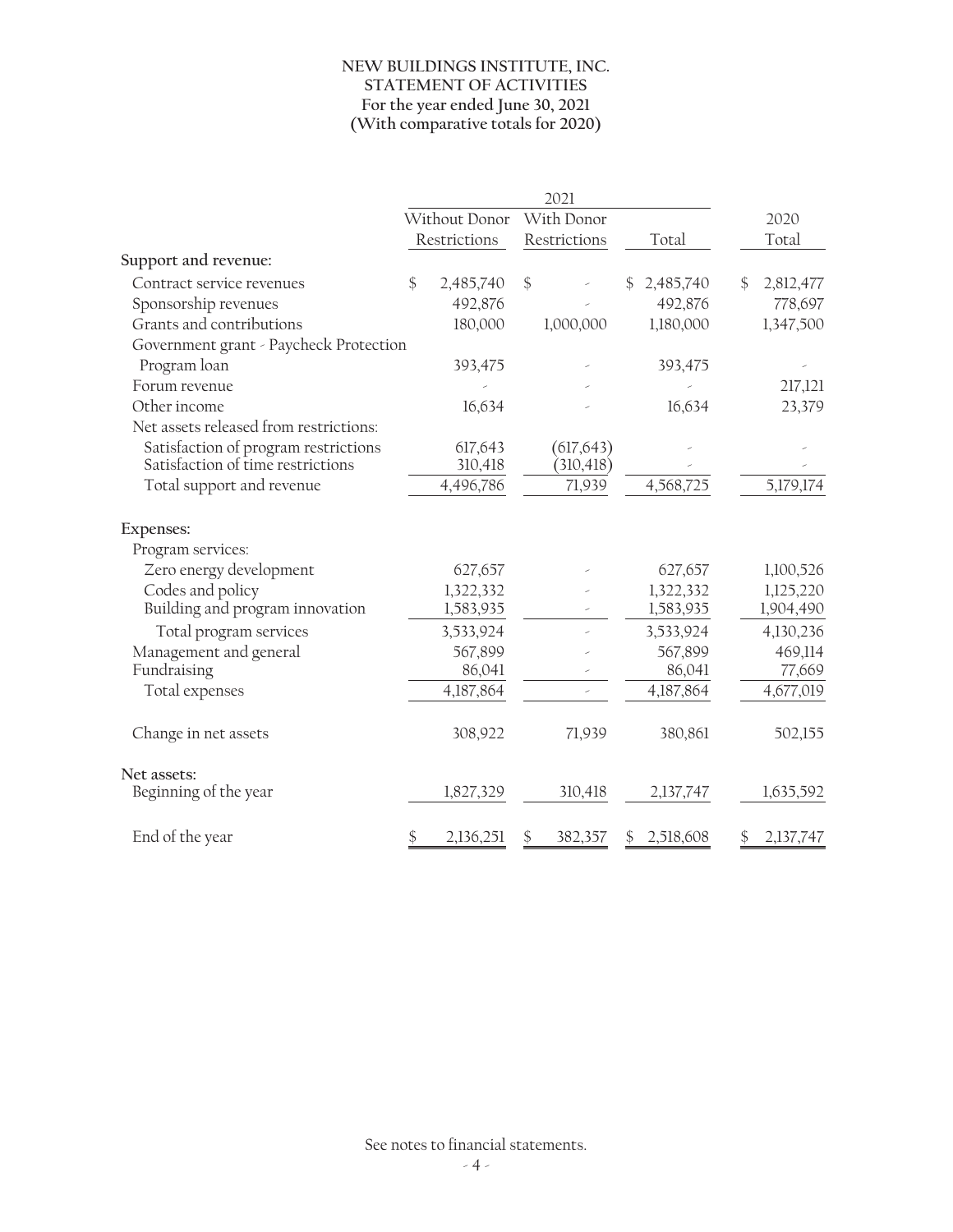#### **NEW BUILDINGS INSTITUTE, INC. STATEMENT OF FUNCTIONAL EXPENSES For the year ended June 30, 2021 (With comparative totals for 2020)**

|               | Codes                      |         | Total                                                                    |     |         |             |            |             |             |
|---------------|----------------------------|---------|--------------------------------------------------------------------------|-----|---------|-------------|------------|-------------|-------------|
|               | and                        |         | Program                                                                  |     |         |             |            |             | 2020        |
|               | Policy                     |         | Services                                                                 |     |         |             |            | Total       | Total       |
| \$<br>430,534 | \$1,033,054                | 797,715 | 2,261,303                                                                | S.  | 446,466 |             | 79,897     | \$2,787,666 | \$2,436,060 |
| 119,908       | 189,593                    | 691,532 | 1,001,033                                                                |     |         |             | ×          | 1,001,033   | 693,137     |
| 34,643        | 6,270                      | 19,099  | 60,012                                                                   |     |         |             | -          | 60,012      | 1,226,398   |
| 3,264         | 7,741                      | 6,363   | 17,368                                                                   |     | 64,092  |             | 95         | 81,555      | 64,432      |
| 15,977        | 39,796                     | 34,475  | 90,248                                                                   |     | 18,181  |             | 1,888      | 110,317     | 112,792     |
| 17,635        | 32,225                     | 23,298  | 73,158                                                                   |     | 22,034  |             | 3,097      | 98,289      | 82,844      |
| 3,289         | 7,997                      | 7,032   | 18,318                                                                   |     | 14,611  |             | 586        | 33,515      | 42,539      |
| 2,407         | 5,656                      | 4,421   | 12,484                                                                   |     | 2,515   |             | 478        | 15,477      | 18,817      |
| 627,657       | \$1,322,332                |         | \$3,533,924                                                              | \$. | 567,899 |             | 86,041     | \$4,187,864 | \$4,677,019 |
|               | Zero Energy<br>Development |         | Program Services<br>Building and<br>Program<br>Innovation<br>\$1,583,935 |     |         | and general | Management | Fundraising | 2021        |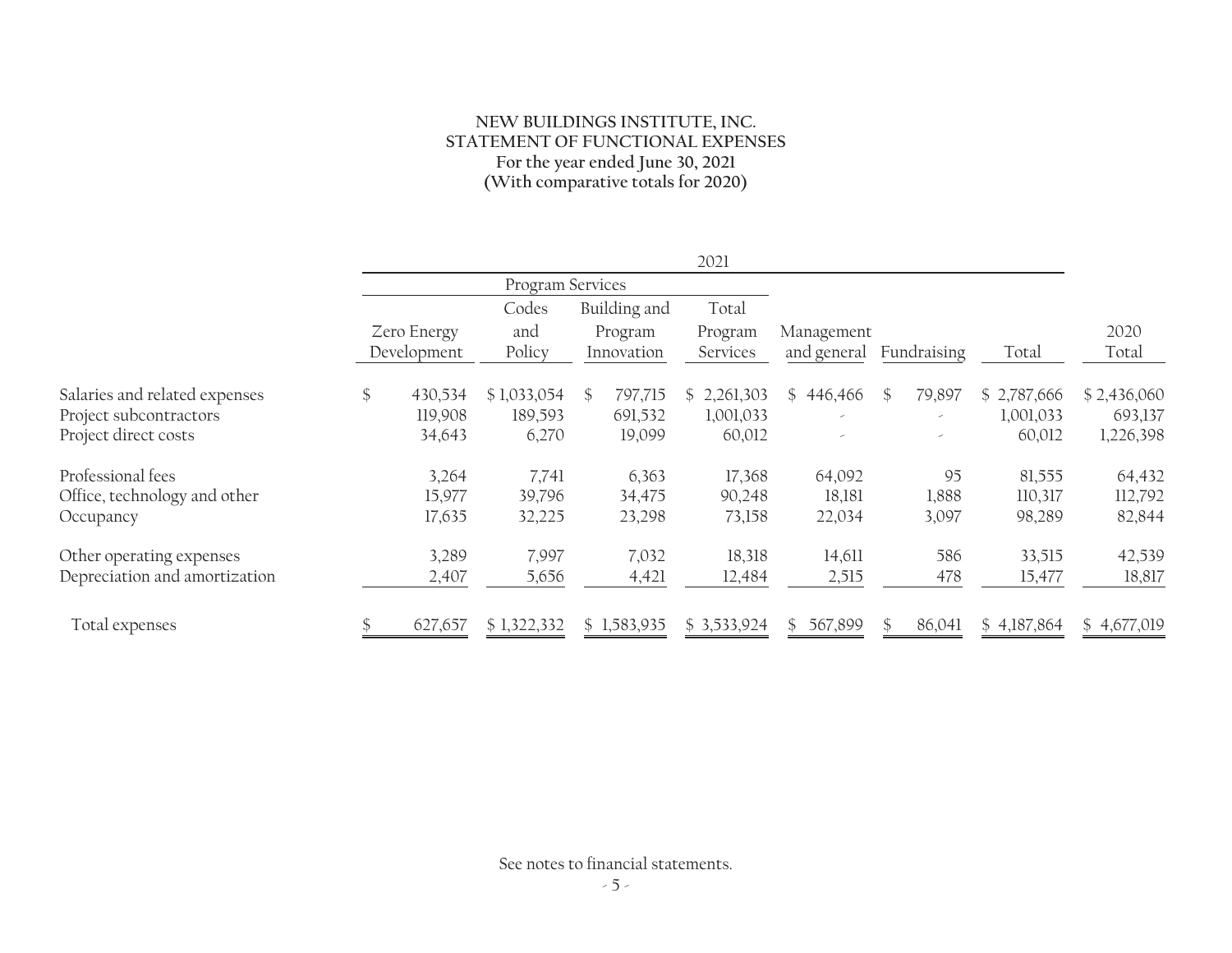#### **NEW BUILDINGS INSTITUTE, INC. STATEMENT OF CASH FLOWS For the year ended June 30, 2021 (With comparative totals for 2020)**

|                                                                                               |               | 2021        | 2020          |
|-----------------------------------------------------------------------------------------------|---------------|-------------|---------------|
| Cash flows from operating activities:                                                         |               |             |               |
| Cash received from contractors                                                                | \$            | 2,026,121   | \$3,673,755   |
| Cash received from sponsors, grantors and other                                               |               | 1,682,665   | 2,354,157     |
| Cash received from interest                                                                   |               | 6,845       | 13,067        |
| Cash received from refundable advance                                                         |               |             | 393,475       |
| Cash paid for payroll and related expenses                                                    |               | (2,649,600) | (2,418,362)   |
| Cash paid for other operating expenses                                                        |               | (1,302,708) | (2,768,104)   |
| Net cash flows from operating activities                                                      |               | (236, 677)  | 1,247,988     |
| Cash flows from investing activities:                                                         |               |             |               |
| Purchase of property and equipment                                                            |               | (16, 554)   | (14,269)      |
| Net cash flows from investing activities                                                      |               | (16, 554)   | (14,269)      |
| Net change in cash and cash equivalents                                                       |               | (253, 231)  | 1,233,719     |
| Cash and cash equivalents - beginning of year                                                 |               | 3,022,729   | 1,789,010     |
| Cash and cash equivalents - end of year                                                       |               | 2,769,498   | \$3,022,729   |
| Reconciliation of change in net assets to net cash                                            |               |             |               |
| flows from operating activities:                                                              |               |             |               |
| Change in net assets                                                                          | $\frac{1}{2}$ | 380,861     | \$<br>502,155 |
| Adjustments to reconcile change in net assets to net<br>cash flows from operating activities: |               |             |               |
| Depreciation and amortization                                                                 |               | 15,477      | 18,817        |
| Loss on disposal                                                                              |               | 3,209       | 527           |
| Non-cash recognition of refundable advance                                                    |               | (393, 475)  |               |
| (Increase) decrease in:                                                                       |               |             |               |
| Contracts receivables                                                                         |               | (489, 264)  | 589,953       |
| Prepaid expenses and other assets                                                             |               | (33,735)    | 3,046         |
| Increase (decrease) in:                                                                       |               |             |               |
| Accounts payable                                                                              |               | 112,540     | (549,008)     |
| Accrued personnel expenses                                                                    |               | 138,065     | 17,698        |
| Deferred revenue                                                                              |               | 29,645      | 271,325       |
| Refundable advance                                                                            |               |             | 393,475       |
| Net cash flows from operating activities                                                      | \$            | (236, 677)  | \$1,247,988   |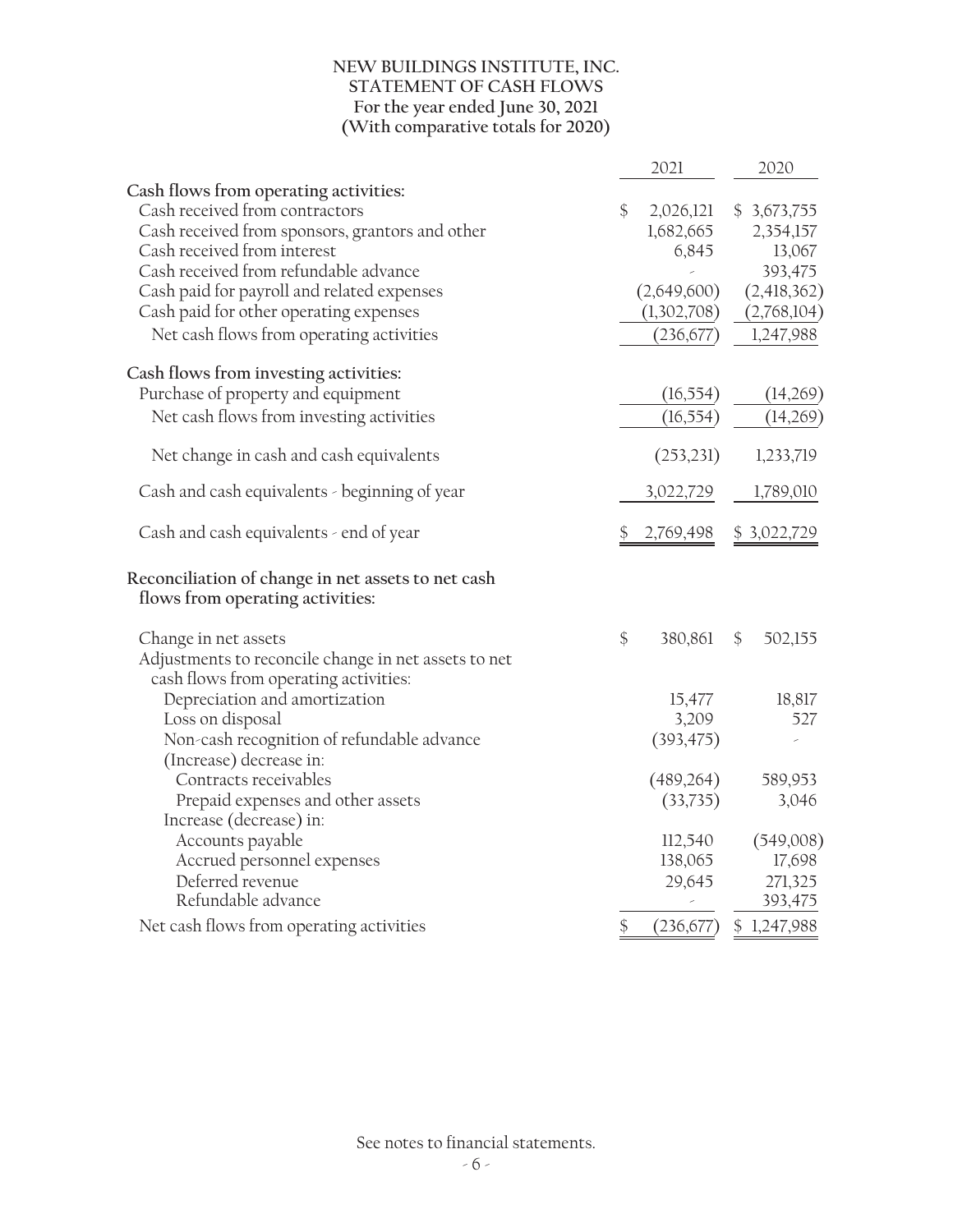#### **1. NATURE OF THE ORGANIZATION AND SUMMARY OF SIGNIFICANT ACCOUNTING POLICIES**

## Nature of Organization

New Buildings Institute, Inc. (the Institute) is an independent, nonprofit organization founded in 1997 dedicated to making buildings better for people and the environment. The Institute promotes energy efficiency in buildings through policy development, research, training programs, and the development of guidelines and codes. The Institute works with national, regional, state, and utility groups, and serves as a "carrier" of ideas among states and regions regarding efficient, effective, and "advanced" buildings. The Institute's programs are as follows:

## **Zero Energy Development:**

The Institute's thought leadership, research, project tracking, education, communications, convening and networking on "Getting to Zero" focuses on driving higher numbers of zero energy and carbon neutral buildings. This program utilizes these multiple strategy areas to help build market capability and capacity, raise awareness and create advocates that will continue the current momentum for a transformation of the built environment to a standard of ultra-efficient, low-embodied carbon buildings that consume only as much energy as they produce through clean, renewable resources located onsite and within the community.

The Getting to Zero Forum convenes leading policymakers, design professionals, systems manufacturers, and others dedicated to zero energy and zero carbon buildings to connect, learn and collaborate.

## **Codes and Policy:**

Energy codes continue to be a crucial lever in transforming markets for high performance buildings. The Institute's work in this program area includes strengthening model building energy codes and increasing use and usefulness. The Institute also develops the necessary thought leadership to overcome critical issues that are hindering code advancement and create the technical basis for progressive code and policy approaches, such as stretch and outcome-based codes. The Institute works directly with leading jurisdictions to implement and increase compliance with these advanced code and policy strategies, as well as to develop code and policy roadmaps.

## **Building and Program Innovation:**

Under its Building and Program Innovation program, the Institute develops the technical analyses, tools and guidance that provide critical support for building owners, practitioners, utilities and advanced jurisdictions that want to create or enhance programs that favor ultra-efficiency in commercial buildings. Examples include building science research, technology assessment, building standards and tools development, training and services, including the *New Construction and Multifamily Guides*, building portfolio diagnostic assessments using *FirstView*, modeling protocols and a building and code energy performance scale called *zEPI*.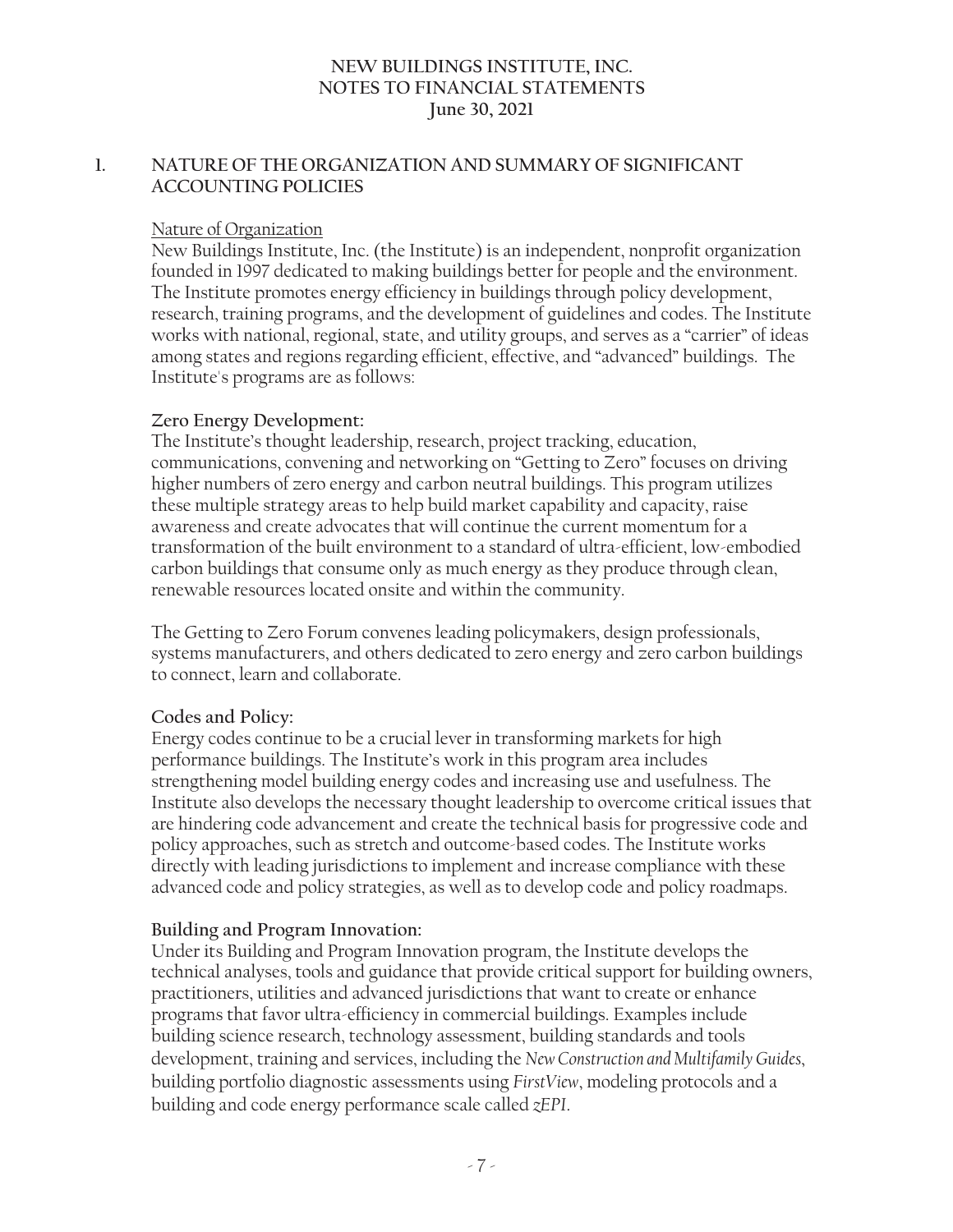#### **1. NATURE OF THE ORGANIZATION AND SUMMARY OF SIGNIFICANT ACCOUNTING POLICIES, Continued**

#### Net Assets

Net assets, revenues, gains, and losses are classified based on the existence or absence of donor or grantor imposed restrictions. Accordingly, net assets and changes therein are classified and reported as follows:

- ! *Net Assets Without Donor Restrictions* Net assets available for use in general operations and not subject to donor (or certain grantor) restrictions.
- ! *Net Assets With Donor Restrictions* Net assets subject to donor- (or certain grantor) imposed restrictions. Some donor-imposed restrictions are temporary in nature, such as those that will be met by the passage of time or other events specified by the donor. Other donor-imposed restrictions are perpetual in nature, where the donor stipulates that resources be maintained in perpetuity. Donor-imposed restrictions are released when a restriction expires, that is, when the stipulated time has elapsed, when the stipulated purpose for which the resource was restricted has been fulfilled, or both.

#### Cash and Cash Equivalents

For purposes of the statement of cash flows, the Institute considers all highly liquid investments available for current use with maturities of three months or less at the time of purchase to be cash equivalents.

## Contracts Receivable

Contracts receivable are unsecured and reported at the amount management expects to collect on balances outstanding at year-end. Based on an assessment of the credit history with those having outstanding balances and current relationships with them, an estimate is made of the portion of the balance that may not be collected and reflected in an allowance for uncollectible accounts. Receivables are written off as a charge to the allowance when management deems the balance is uncollectible. As of June 30, 2021 and 2020, management believes all receivables as collectible and no allowance for uncollectible accounts is deemed necessary. Contracts receivable over 90 days at June 30, 2021 and 2020 were approximately \$14,800 and \$16,800, respectively.

## Property and Equipment

Acquisitions of property and equipment in excess of \$1,000 are capitalized. Property and equipment purchased are recorded at cost. Donated assets are reflected as contributions at their estimated values on the date received.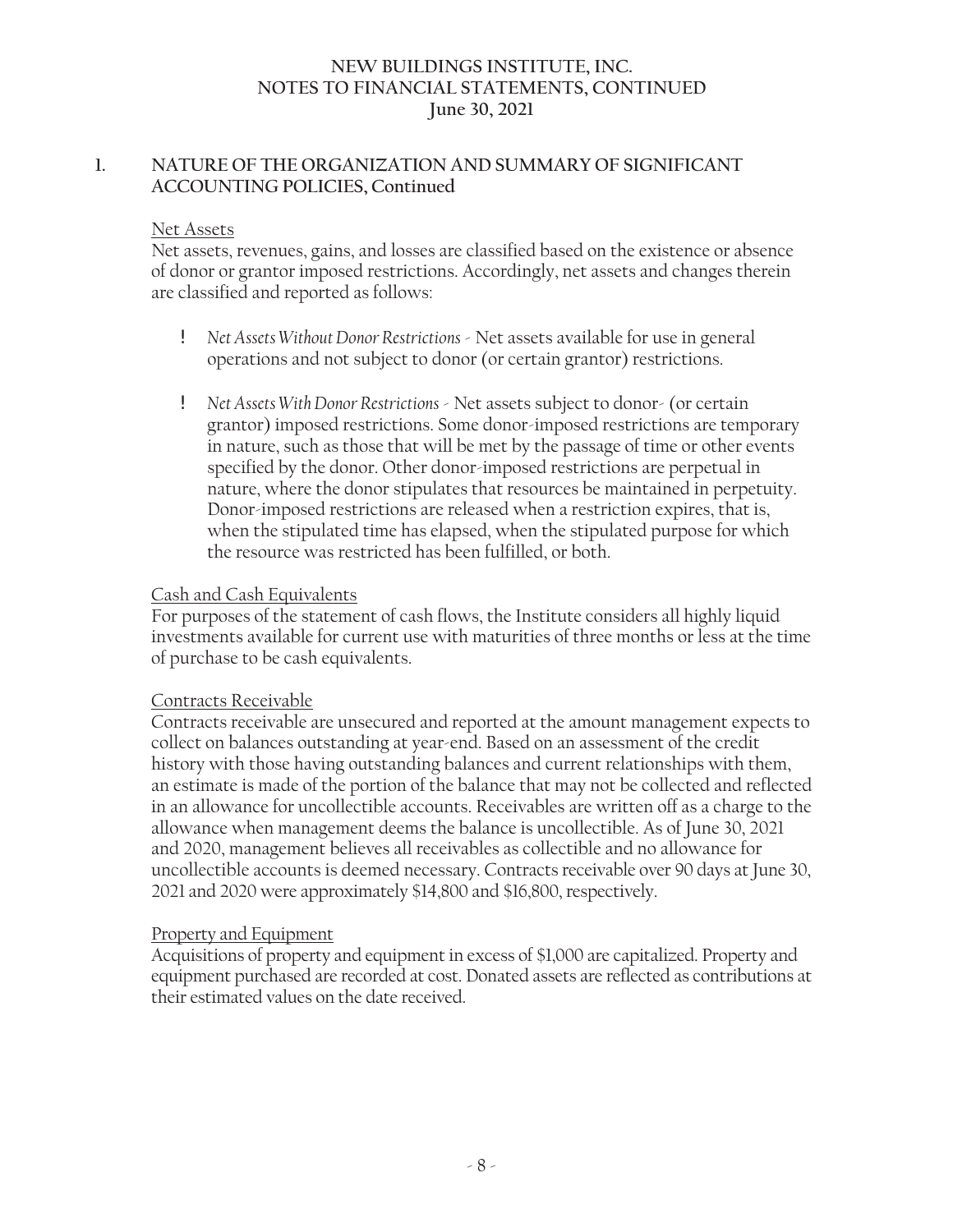#### **1. NATURE OF THE ORGANIZATION AND SUMMARY OF SIGNIFICANT ACCOUNTING POLICIES, Continued**

#### Depreciation and Amortization

Depreciation of property and equipment and amortization of software and website costs are calculated using the straight-line method over the estimated useful lives of the assets which range from three to five years.

#### Revenue Recognition

Revenues from various sources are recognized as follows:

**Contract service revenues:** Revenue associated with contracts and fee for service arrangements is recorded when services are performed. Monies received in advance of providing services or incurring expenses are recorded as deferred revenue until earned. Conditional contract revenue, that is, those with a measurable performance or other barrier, and a right of return, are not recognized until the conditions on which they depend have been substantially met. The Institute has remaining balances on existing contracts through December 2024 of approximately \$3.2 million that will be recognized upon performance.

**Sponsorship revenues**: Sponsorships are recorded as revenue at the time of the commitment unless commensurate value is included as a part of the agreement. The portion of the sponsorship revenue that relates to commensurate value of the sponsor received in return is recognized when the performance obligations are met. Monies received in advance of incurring expenses are recorded as deferred revenue until earned.

**Grants and contributions:** Grants and contributions, which include unconditional promises to give (pledges), are recognized as revenues in the period the Institute is notified of the commitment. Conditional promises to give, that is, those with a measurable performance or other barrier, and a right of return, are not recognized until the conditions on which they depend have been substantially met. Bequests are recorded as revenue at the time the Institute has an established right to the bequest and the proceeds are measurable.

**Forum revenue:** Revenue from the forum, a bi-annual industry conference, is recognized in the period in which the forum occurs.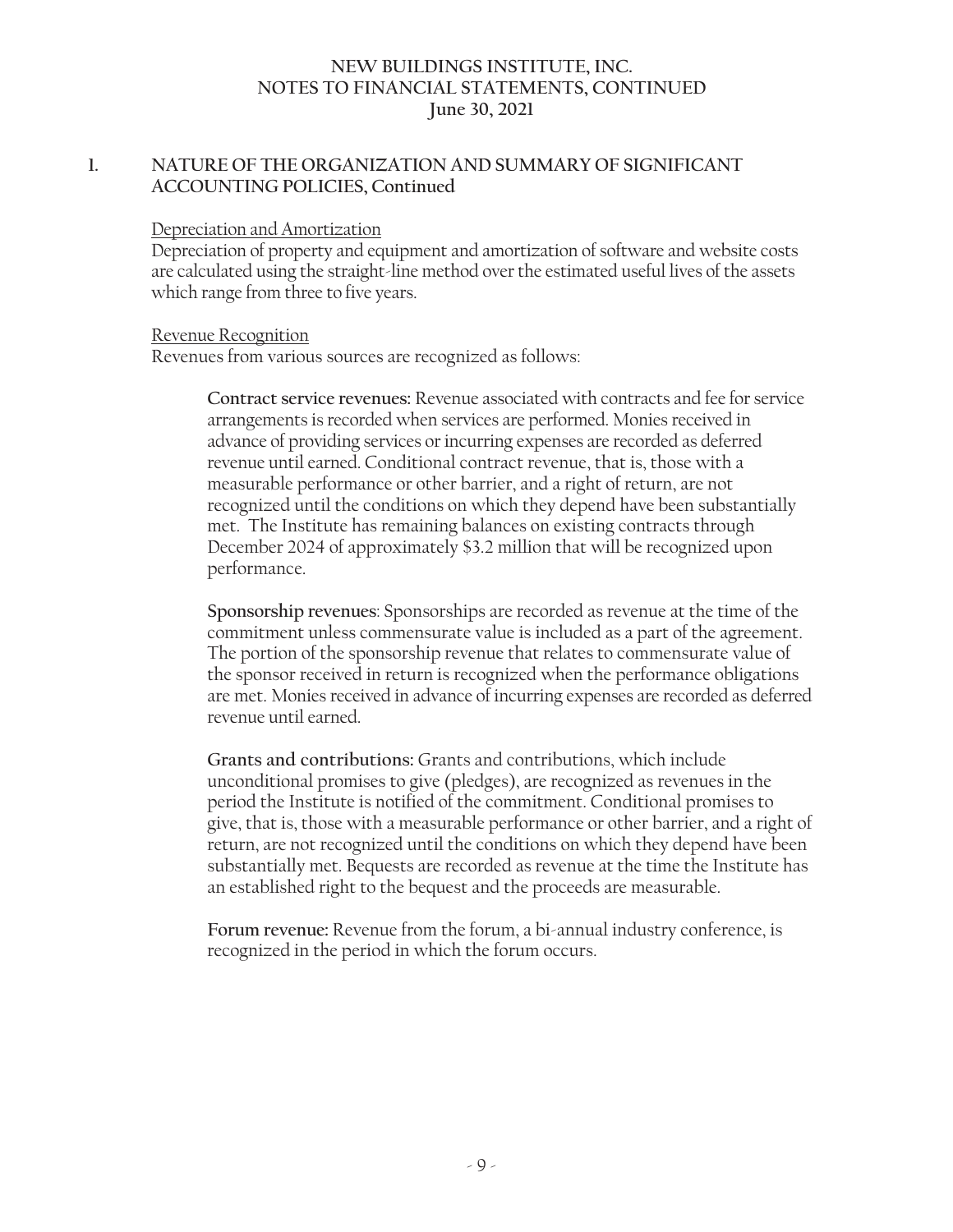#### 1. **NATURE OF THE ORGANIZATION AND SUMMARY OF SIGNIFICANT ACCOUNTING POLICIES, Continued**

## Revenue Recognition, Continued

## **Refundable Advance: Paycheck Protection Program Loan**

The Paycheck Protection Program (PPP) loan guaranteed by the Small Business Administration (SBA) is accounted for as a conditional advance and accrues interest at 1%. The advance may be forgiven partially or in its entirety if certain conditions are met, including incurrence of allowable qualifying expenses (mostly personnel and occupancy costs) and acceptance and approval of the forgiveness application by the lender. The Institute satisfied the conditions during 2021 and recognized revenue of \$393,475.

#### Functional Expenses

The costs of providing various programs and other activities have been summarized on a functional basis in the statement of activities and in the statement of functional expenses. Accordingly, certain costs have been allocated among the programs and supporting services benefited. The expenses that are allocated include salaries and related expenses, occupancy, depreciation and amortization, professional fees, office, technology and other expenses, and other, which are allocated on the basis of employee equivalents.

#### Income Tax Status

New Buildings Institute, Inc. is a nonprofit corporation exempt from income tax under section 501(c)(3) of the Internal Revenue Code and applicable state law. No provision for income taxes is made in the accompanying financial statements, as the Institute has no activities subject to unrelated business income tax. The Institute is not a private foundation.

The Institute follows the provisions of FASB ASC *Topic 740 Accounting for Uncertainty in Income Taxes.* Management has evaluated the Institute's tax positions and concluded that there are no uncertain tax positions that require adjustment to the financial statements to comply with provisions of this Topic.

## Use of Estimates

The preparation of the financial statements in conformity with U.S. generally accepted accounting principles requires management to make estimates and assumptions that affect the reported amounts of assets and liabilities and disclosure of contingent assets and liabilities at the date of the financial statements and the reported amounts of revenues and expenses during the reporting period. Actual results could differ from those estimates.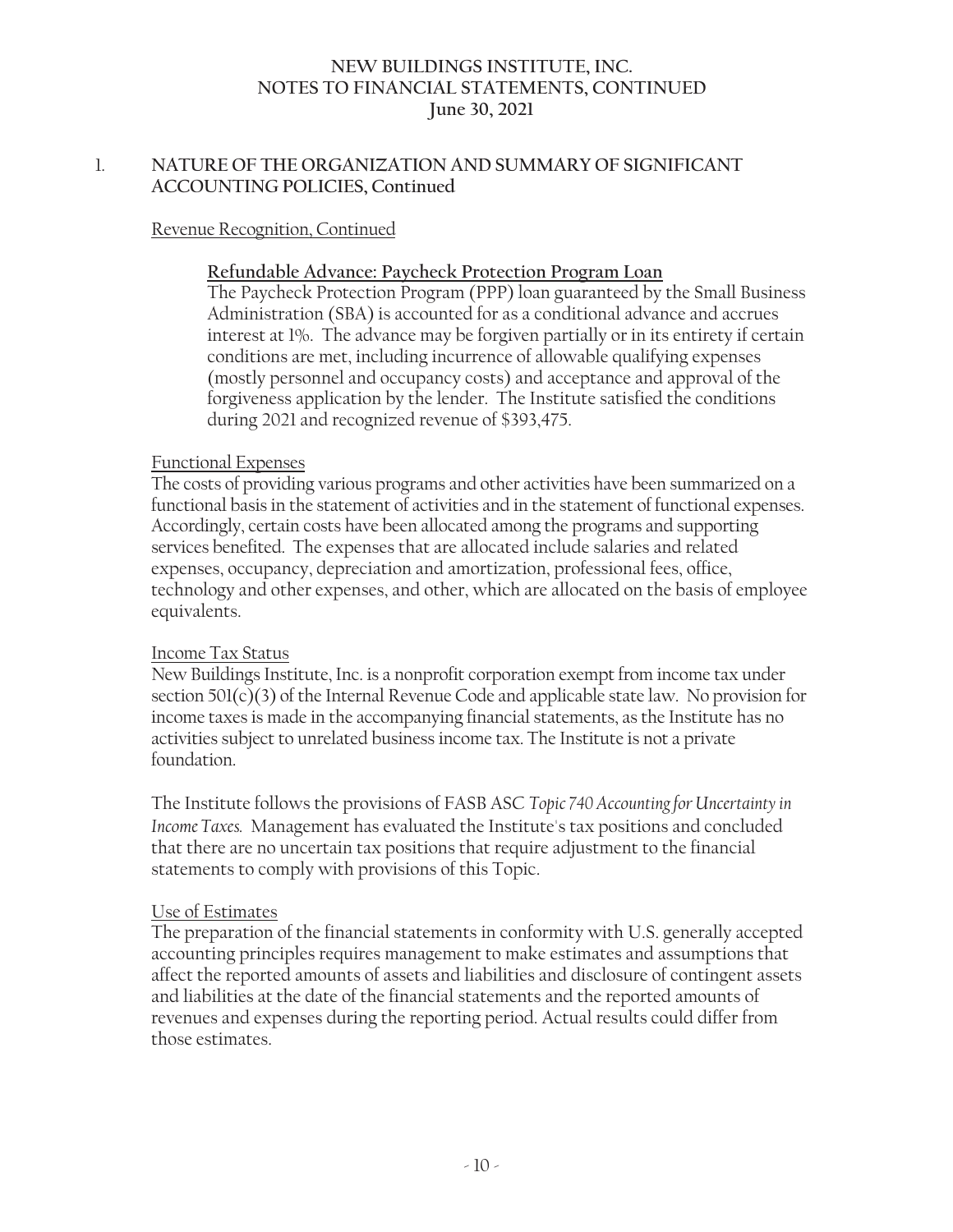#### 1. **NATURE OF THE ORGANIZATION AND SUMMARY OF SIGNIFICANT ACCOUNTING POLICIES, Continued**

#### Summarized Financial Information for 2020

The financial information as of June 30, 2020 and for the year then ended is presented for comparative purposes and is not intended to be a complete financial statement presentation.

#### Subsequent Events

The Institute has evaluated all other subsequent events through October 22, 2021, the date the financial statements were available to be issued.

# **2. AVAILABLE RESOURCES AND LIQUIDITY**

The Institute regularly monitors liquidity required to meet its operating needs and other contractual commitments, while also striving to maximize the investment of its available funds. For purposes of analyzing resources available to meet general expenditures over a 12-month period, the Institute considers all expenditures related to its primary operations to be general expenditures. It excludes financial assets with donor or other restrictions limiting their use.

Financial assets of the Institute consist of the following at June 30, 2021 and 2020:

|                                                    | 2021        | 2020        |
|----------------------------------------------------|-------------|-------------|
| Financial assets:                                  |             |             |
| Cash and cash equivalents                          | \$2,769,498 | \$3,022,729 |
| Contracts receivable                               | 897,728     | 408,464     |
|                                                    | 3,667,226   | 3,431,193   |
| Less amounts unavailable for general expenditure:  |             |             |
| Net assets with donor restrictions                 | 382,357     | 310,418     |
| Financial assets available for general expenditure | \$3,284,869 | 3,120,775   |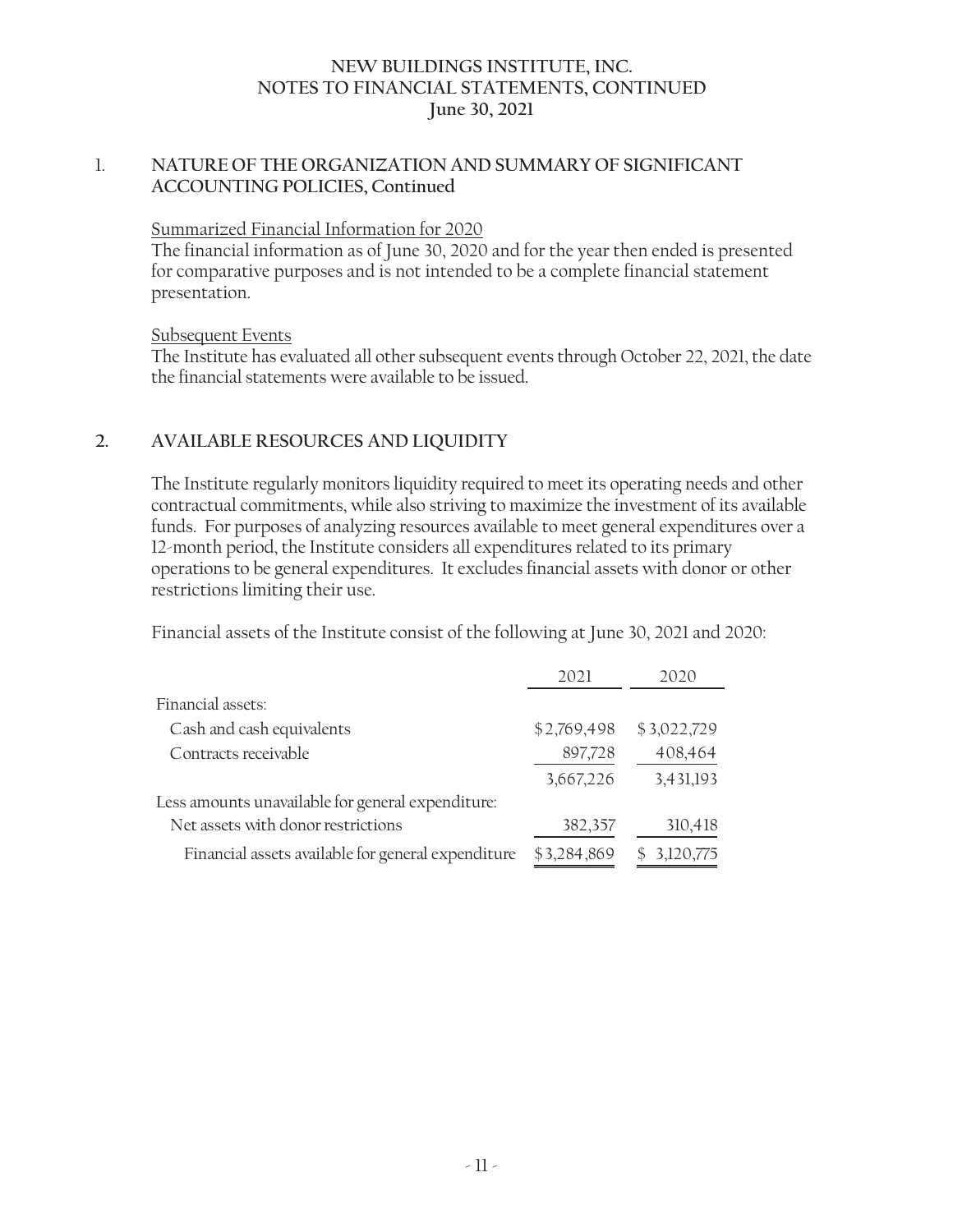# **3. PROPERTY AND EQUIPMENT**

Property and equipment consist of the following at June 30, 2021 and 2020:

|                                           |   | 2021     | 2020      |
|-------------------------------------------|---|----------|-----------|
| Office equipment and furniture            |   | 34,623   | 47,195    |
| Software and website                      |   | 41,436   | 41,965    |
| Total property and equipment              |   | 76,059   | 89,160    |
| Accumulated depreciation and amortization |   | (53,946) | (64, 915) |
| Property and equipment, net               | Ж | 22.113   | 24,245    |

## **4. NET ASSETS WITH DONOR RESTRICTIONS**

Net assets with donor restrictions consist of the following at June 30, 2021 and 2020:

|                                          | 2021                  |         |
|------------------------------------------|-----------------------|---------|
| Expiring restrictions:                   |                       |         |
| Time restricted                          | $$294,012$ $$310,418$ |         |
| Purpose restricted:                      |                       |         |
| Codes and Policy                         | 88,345                |         |
| Total net assets with donor restrictions | 382,357               | 310,418 |

## **5. REVENUE FROM CONTRACTS WITH CUSTOMERS**

For revenue from contracts with customers, the timing of revenue recognition, billings and cash collections may result in billed accounts receivable (contract asset) and customer advances and advanced payments (contract liabilities). Total revenue by contract type is as follows for the years ended June 30, 2021 and 2020:

| Revenue by type:                | 2021        | 2020        |
|---------------------------------|-------------|-------------|
| Contract services (performance) | \$2,485,740 | \$2,812,477 |
| Sponsorships (performance)      | 492,876     | 778,697     |
| Forum (occurrence)              | ╭           | 217,121     |
| Total contract revenue          | \$2,978,616 | \$3,808,295 |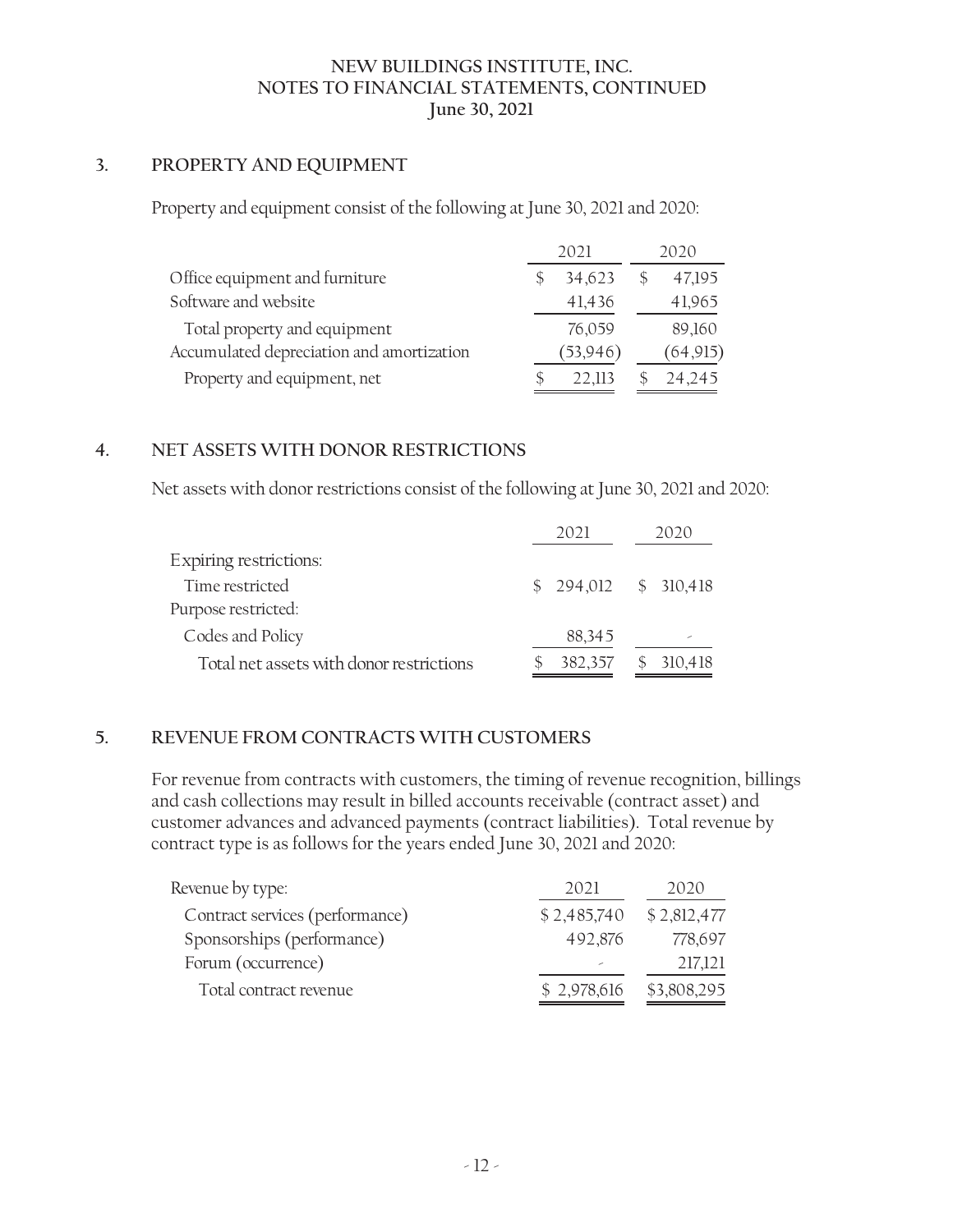## **5. REVENUE FROM CONTRACTS WITH CUSTOMERS, Continued**

- ! Contract service arrangements are recognized upon the performance of services or deliverable. Payments on time and materials are generally paid in arrears upon the incurrence of allowable expenditures.
- ! Sponsorships include performance obligations and deliverables to be satisfied over time. The Institute estimates costs incurred to be the most reasonable input for the achievement of milestones under sponsorship arrangements.
- ! Revenue for events for which participants pay a registration fee is recognized when the event occurs. These deposits are liquidated when revenue is recognized. Event sponsorships are non-refundable, are often received in advance of events and result in contract liabilities (deferred revenue) until the event occurs and revenue is recognized.

The beginning and ending contract balances are as follows:

| June 30, |         |     |         |                        |         |  |  |
|----------|---------|-----|---------|------------------------|---------|--|--|
| 2021     |         |     | 2020    |                        | 2019    |  |  |
|          | 786,561 |     |         | S                      | 852,142 |  |  |
|          | 111,167 |     | 50,000  |                        | 40,000  |  |  |
|          |         |     | 30,000  |                        | 106,275 |  |  |
|          | 897,728 |     |         |                        | 998,417 |  |  |
|          |         |     |         |                        |         |  |  |
| \$       | 103,914 | \$. | 371,877 | $\mathcal{S}$          |         |  |  |
|          | 418,993 |     | 125,821 |                        | 157,110 |  |  |
|          | 4,436   |     | -       |                        | 69,263  |  |  |
|          | 527,343 | \$  | 497,698 |                        | 226,373 |  |  |
|          |         |     |         | \$328,464<br>\$408,464 |         |  |  |

Revenue recognized for the years ended June 30, 2021 and 2020 that was included in the contract liability balance at the beginning of each year was \$497,698 and \$226,373, respectively.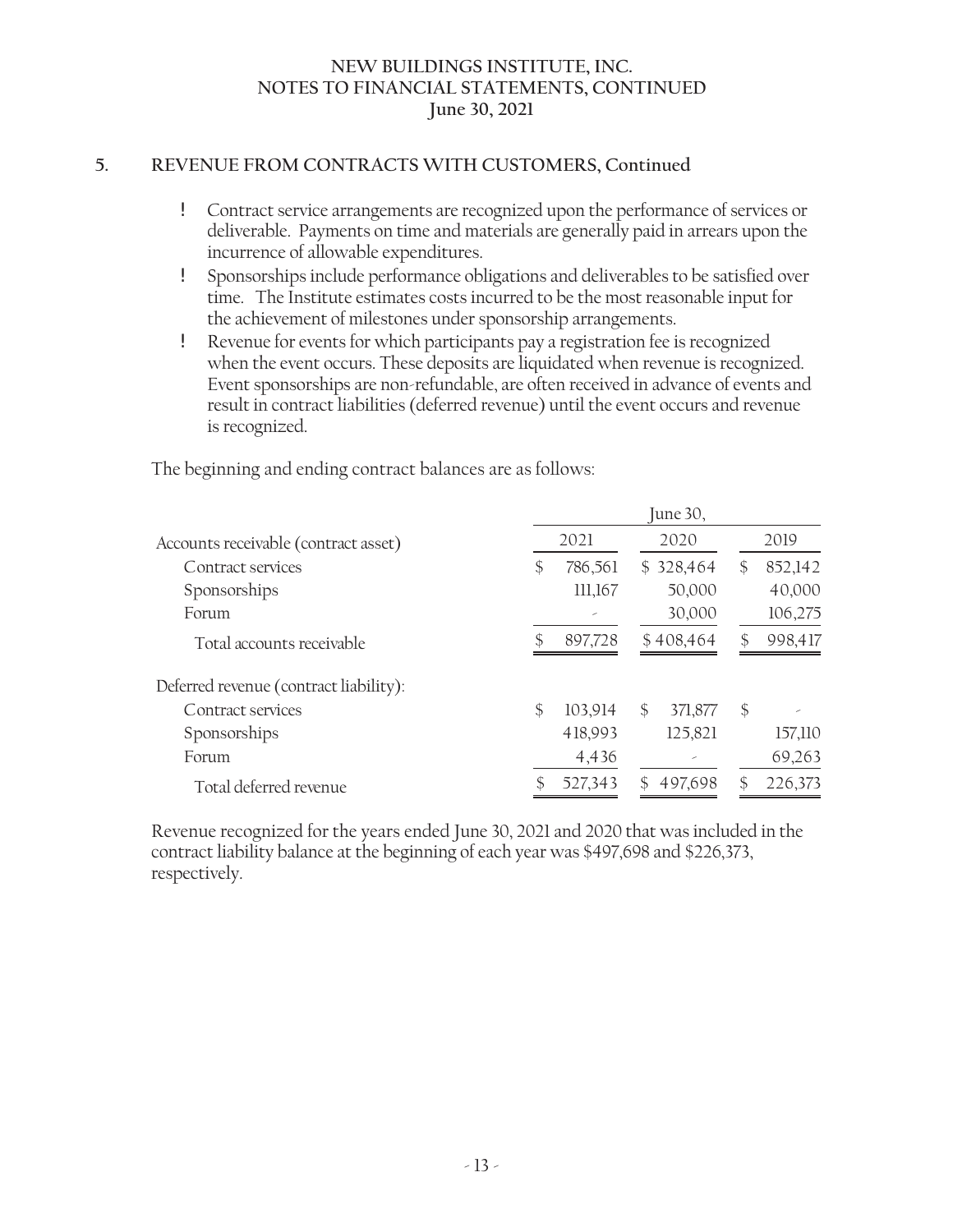#### **6. LEASE COMMITMENT**

The Institute leased its administrative office under an extended operating lease which expired June 2021, and was approximately \$7,000 per month. Rent expense approximated \$85,000 and \$83,000 for the years ended June 30, 2021 and 2020, respectively.

Effective October 1, 2021, the Organization executed a new 60-month lease through September 2026. Monthly payments are \$6,528 with annual increases. Future minimum lease payments under the lease are as follows:

| Year ending June 30, 2022 | 58,800  |
|---------------------------|---------|
| 2023                      | 86,600  |
| 2024                      | 89,200  |
| 2025                      | 91,900  |
| 2026                      | 94,700  |
| Thereafter                | 29,400  |
| Total                     | 450,600 |

## **7. RETIREMENT PLAN**

The Institute provides a tax-deferred compensation plan qualified under section 401(k) of the Internal Revenue Code for all employees following completion of three months of service. Employees are fully vested in the plan at all times. The Institute makes safe harbor contributions of 3% of eligible earnings. In addition, the Institute matches employee contributions to the plan up to a maximum of 2% of the employee's pay. The Institute's contributions to the plan approximated \$105,000 and \$95,000 for the years ended June 30, 2021 and 2020, respectively.

# **8. CONCENTRATIONS OF CREDIT RISK**

The Institute maintains its cash balances in several financial institutions. Balances at each institution are insured by the Federal Deposit Insurance Corporation (FDIC) up to \$250,000. The balances, at times, may exceed the federally insured limit. Balances in excess of insured limits were approximately \$734,800 and \$332,200 as of June 30, 2021 and 2020, respectively.

The Institute's revenues are concentrated with 29% of total revenues coming from two sources during the year ended June 30, 2021 and 55% of total revenues coming from two sources during the year ended June 30, 2020. The Institute's credit risk for contracts receivable is concentrated with 46% of the balances due from one entity at June 30, 2021 and 50% due from three entities at June 30, 2020.